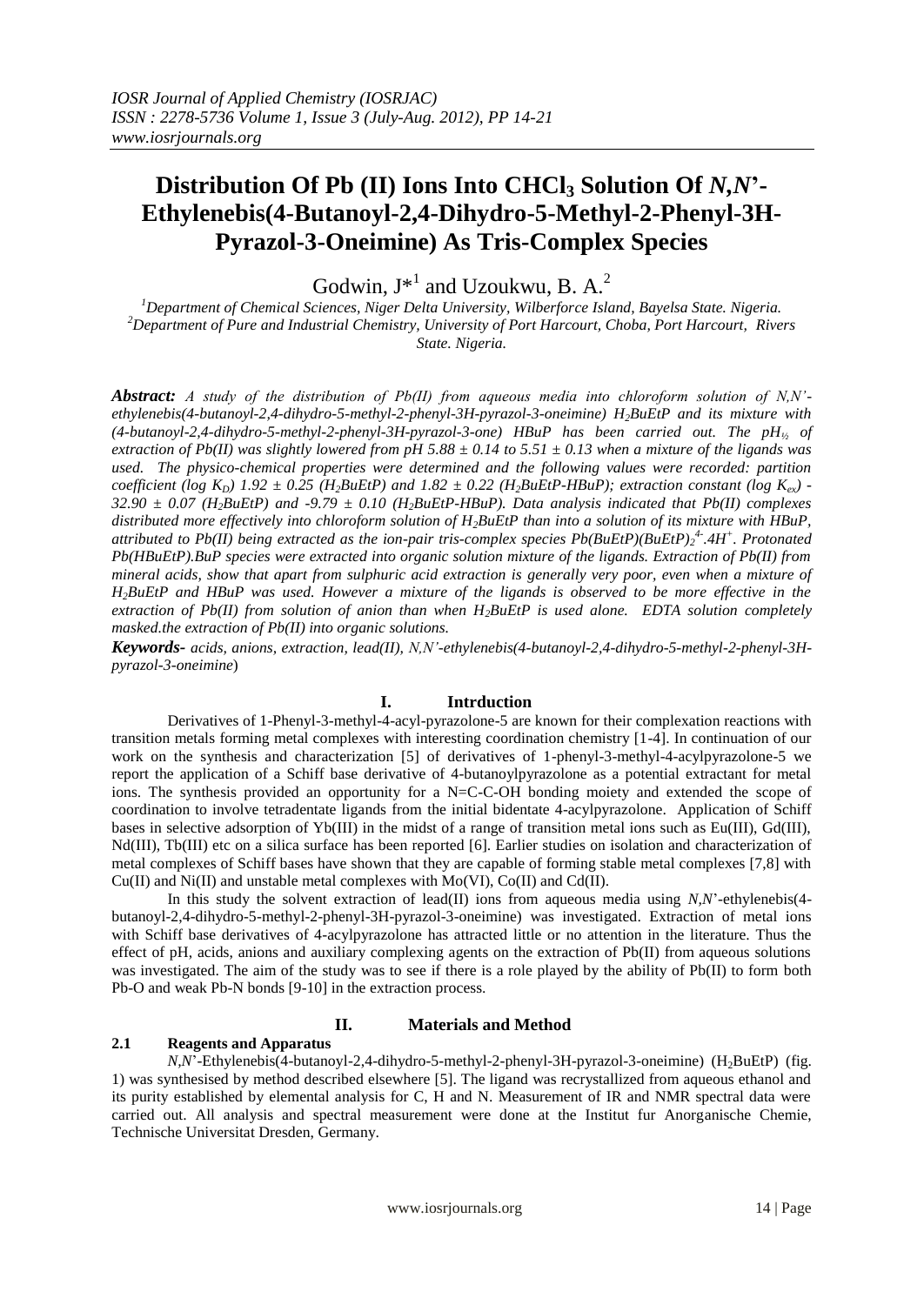

Figure 1; Structure of *N,N*"-Ethylenebis(4-butanoyl-2,4-dihydro-5-methyl-2-phenyl-3H-pyrazol-3-oneimine)

Stock solutions of 0.05 M H<sub>2</sub>BuEtP were prepared by dissolving appropriate mass of the ligand in CHCl3. Those of 0.05 M 4-butanoyl-2,4-dihydro-5-methyl-2-phenyl-3H-pyrazol-3-one (HBuP) were also prepared by dissolving appropriate mass of the ligand in CHCl<sub>3</sub>. Stock solutions of 1,000 mg/L of Pb(II) were prepared by dissolving appropriate mass of the metal nitrate  $(Pb(NO<sub>3</sub>)<sub>2</sub>)$  in 0.1 mL of 10 M HNO<sub>3</sub> and making up to mark in 50 mL volumetric flasks with deionized water. Buffer solutions were prepared with 0.1 M HCl/0.1 M NaCl (pH  $1.0 - 3.0$ ), 0.1 M acetic acid/0.1 M NaCl (pH  $3.0 - 3.5$ ), 0.1 M acetic acid/0.1 M Na-acetate (pH 3.6 – 5.6) and 0.1 M KH<sub>2</sub>PO<sub>4</sub>/0.1 M NaOH (pH 5.7 – 8.0). The actual pH of solutions were determined with a Labtech Digital pH meter.

A range of mineral acid, anion and complexing agent concentrations covering  $0.001 - 2$  M were prepared. This was done by diluting appropriate volumes of stock solutions of mineral acid or sodium salt of anion or complexing agent with deionized water.

### **2.2 Extraction Procedure**

A 10 mL corked extraction bottle containing 2 mL aliquot of buffer solution and 50 mg/L of Pb(II) ions at a desired pH of solution was prepared. For extraction studies involving mineral acids, anion or complexing agents 2 mL aliquot of solution containing 50 mg/L of Pb(II) ions and the desired mineral acid, anion or complexing agent was prepared in a similar 10 mL corked extraction container. Two millilitre (2 mL) solution of 0.05 M concentration of H2BuEtP or 0.05M H2BuEtP:0.05 M HBuP (9:1 ratio by volume) in chloroform was pipetted into the aqueous phase in the extraction container. The immiscible phases were shaken mechanically for 30 minutes at a room temperature of 30 °C. A shaking time of 30 minutes was found suitable enough for equilibration. The two phases were allowed to settle and separated.

 Concentration of Pb(II) ion in aqueous phase was determined with a Buck Scientific AtomicAbsorption Spectrophotometer (AAS) 205. Pb(II) ion concentration extracted into the organic phase was determined from the difference between the concentration of Pb(II) ion in aqueous phase before and after the extraction. Distribution ratio *D* was calculated as the ratio of metal ion concentration in the organic phase  $(C<sub>o</sub>)$  to that in the aqueous phase  $(C)$ . Thus  $D = C_0/C$ .

# **III. Results and Discusion**

# **3.1 Effect of buffer solution**

Extraction of Pb(II) from aqueous phase into an organic phase  $\langle o \rangle$  containing the ligand H<sub>2</sub>BuEtP can be represented by equation:

 $Pb^{2+}$  + H<sub>2</sub>BuEtP<sub>(o)</sub>  $\implies$  Pb(BuEtP)<sub>(o)</sub> + 2H<sup>+</sup>  $(1)$ 

where  $H_2$ BuEtP is a tetradentate ligand. It shows that the reaction should take place in the metal: ligand mole ratio of 1:1. Thus the extraction constant  $K_{ex}$  can be represented by:

$$
K_{ex} = \frac{[Pb(BuEtP)_{(o)}][H^+]^2}{[Pb^{2+}][H_2BuEtP_{(o)}]}
$$
(2)

The distribution ratio  $D = [Pb(BuEtP)_{(0)}]/[Pb^{2+}]$ . Substitution into equation (2) gives:  $Log D = log K_{ex} + log[H<sub>2</sub>BuEtP] + 2pH$  (3)

Fig. 3a shows plot of influence of pH of aqueous phase on the distribution behaviour of Pb(II) into chloroform solution of H<sub>2</sub>BuEtP. The plot shows that the distribution pattern did not agree with equation  $(1)$ . Rather than a slope of 2 expected if two moles of hydrogen ions were displaced a slope of 6 was recorded in fig. 3a indicating that 6 moles of hydrogen ions may have been displaced during the extraction process. May we report that we observed a jump in extraction of Pb(II) from  $\approx 0\%$  to > 98 % extraction at pH of 5.9 which gave a slope of 6. The buffer medium was changed from  $0.1 \text{ M NaCH}_3COO/CH_3COOH$  to  $0.1\text{ M}$ NaCitrate/Citric acid and the same result was obtained at pH 5.9. A slope of 2 was however recorded for plot of

www.iosrjournals.org 15 | Page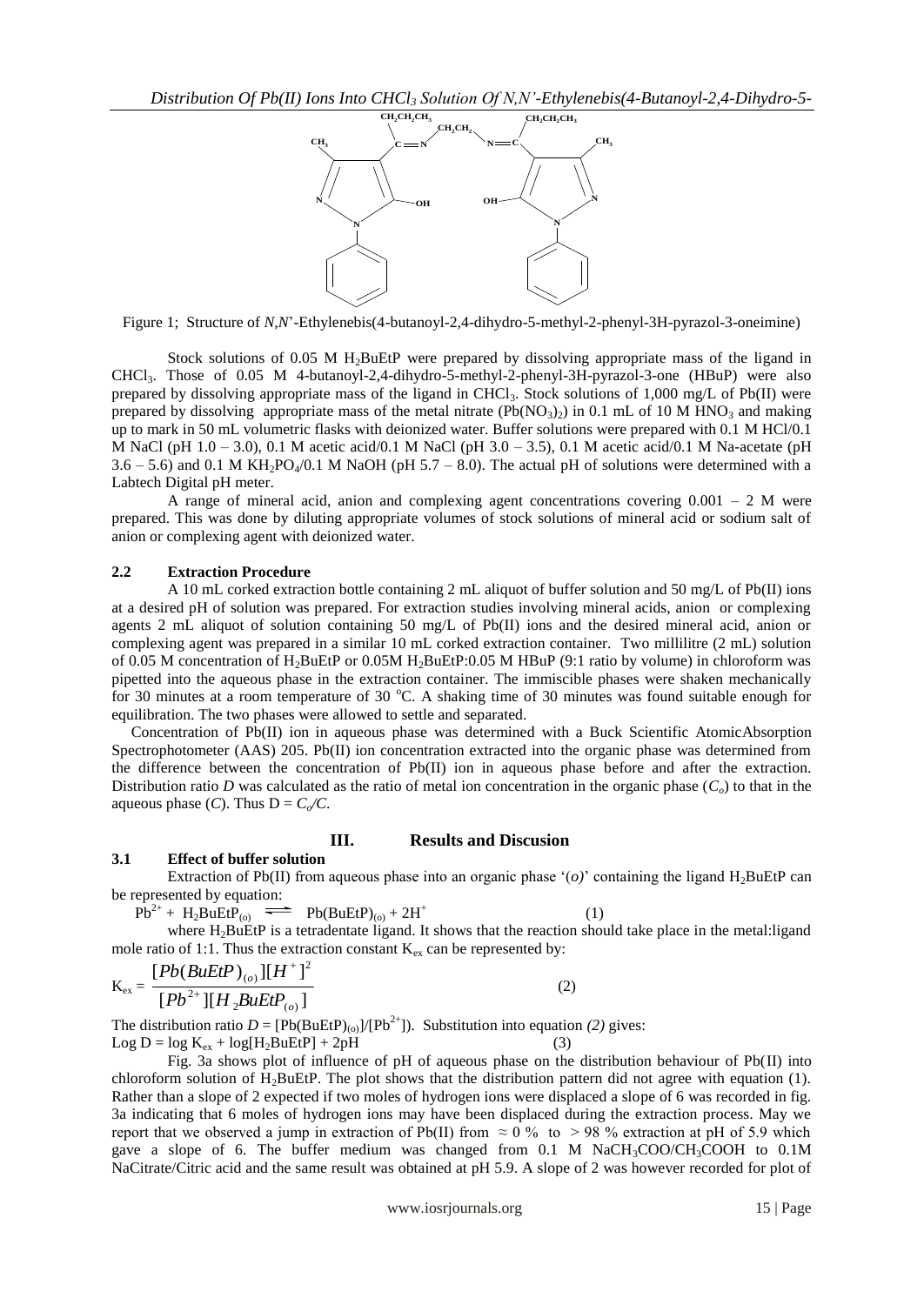extraction of Pb(II) ions into H2BuEtP-HButP mixture (fig. 3b). This indicated clearly that 2 moles of hydrogen ions were displaced during the extraction process. Fig. 3a and 3b are obviously indicating that different extraction mechanisms are taking place in both media. Slope analysis of the mode of interaction between Pb(II) ions and the ligands was carried out. Results presented in fig.  $4a - c$  show that one mole of  $H_2BuEtP$  interacted with Pb(II) both in the presence and absence of HBuP. The interaction between Pb(II) and HBuP in the presence of a fixed H2BuEtP concentration was also in the mole ratio of 1:1. Thus this established conclusively that one mole of H<sub>2</sub>BuEtP reacted with Pb(II). Extraction studies with mixed ligands shows that one mole of H<sub>2</sub>BuEtP and one of HBuP interacted with Pb(II) ions. Log D-log [Pb(II)] plots of fig. 5a,b had a slope of zero at all pH values studied indicating that 1 mole of Pb(II) was involved in the extraction process. Metal-ligand interaction during the extraction process therefore involved one mole of Pb(II) ion only. To explain the displacement of 6 moles of  $H^+$  or the involvement of 3 moles of  $H_2$ BuEtP we are proposing that supramolecular species may have been formed during the extraction of  $Pb(II)$  into chloroform solution of  $H_2BuEtP$  alone. The extraction process can be represented as follows: (4)

 $Pb^{2+} + 3H_2BuEtP_{(0)} \implies Pb(BuEtP)(BuEtP)_2^4.4H^+_{(0)} + 2H^+$ 

where  $2H_2$ BuEtP is the excess. This is an indication that lead-trispyrazolonatoimine species may have been extracted and the suggested lead complex species for a 1:3 metal-ligand interaction is shown in fig. 2. Probably the complex formed is stabilised by both strong Pb-O and weak Pb-N bonds. Previous studies [9-10] have shown that lead has a high tendency of forming weak Pb-N bonds with the nitrogen group of pyrazolone moiety as suggested by fig. 2. A pK<sub>a</sub> value of  $6.8 \pm 0.1$  determined for the base shows that the Schiff base is a very weak acid. Hence electron shift on the pyrazoloimine species due to formation of weak Pb-N linkage may have provided the basis for ionization of the ligand. Releasing 4 additional protons during the extraction process forming ion-pair tris-complex species.

# Figure 2, Proposed structure of  $Pb(BuEtP)(BuEtP)<sub>2</sub><sup>4</sup>$

Thus the extraction constant  $K_{ex1}$  can be represented by:

$$
K_{ex1} = \frac{[Pb(BuEtP)(BuEtP)^{4-}_{2}(0)][H^+]^{6}}{[Pb^{2+}][H_{2}BuEtP_{(0)}]}
$$
(5)

The distribution ratio  $D = [Pb(BuEtP)(BuEtP)<sub>2</sub><sup>4</sup><sub>(o)</sub>]/[Pb<sup>2+</sup>]$ . Substitution into equation (5) gives: Log  $D = log K_{ex1} + log[H_2BuEtP] + 6pH$ 

where excess  $2H_2BuEtP$  is constant and perhaps incorporated into  $K_{ext}$ . The pseudo involvement of 2 moles of  $H_2$ BuEtP in the reaction process is established by fig. 2 which shows that of the 3 moles of  $H_2$ BuEtP in solution only one mole of  $H_2$ BuEtP interacted with Pb(II) ions forming Pb-O bonds. The partition coefficient  $K_{D1}$  is given by  $K_{D1} = [Pb(BuEtP)(BuEtP)<sub>2</sub><sup>4</sup>$ .4H<sup>+</sup><sub>(0</sub>)]/[Pb(BuEtP)(BuEtP)<sub>2</sub><sup>4</sup>.4H<sup>+</sup>] for which a value of 1.92  $\pm$  0.25 was determined for Log K<sub>D1</sub> from the graph. The pH<sub>12</sub> was also found to be 5.88  $\pm$  0.14. Data of all the extraction processes are contained on Table 1.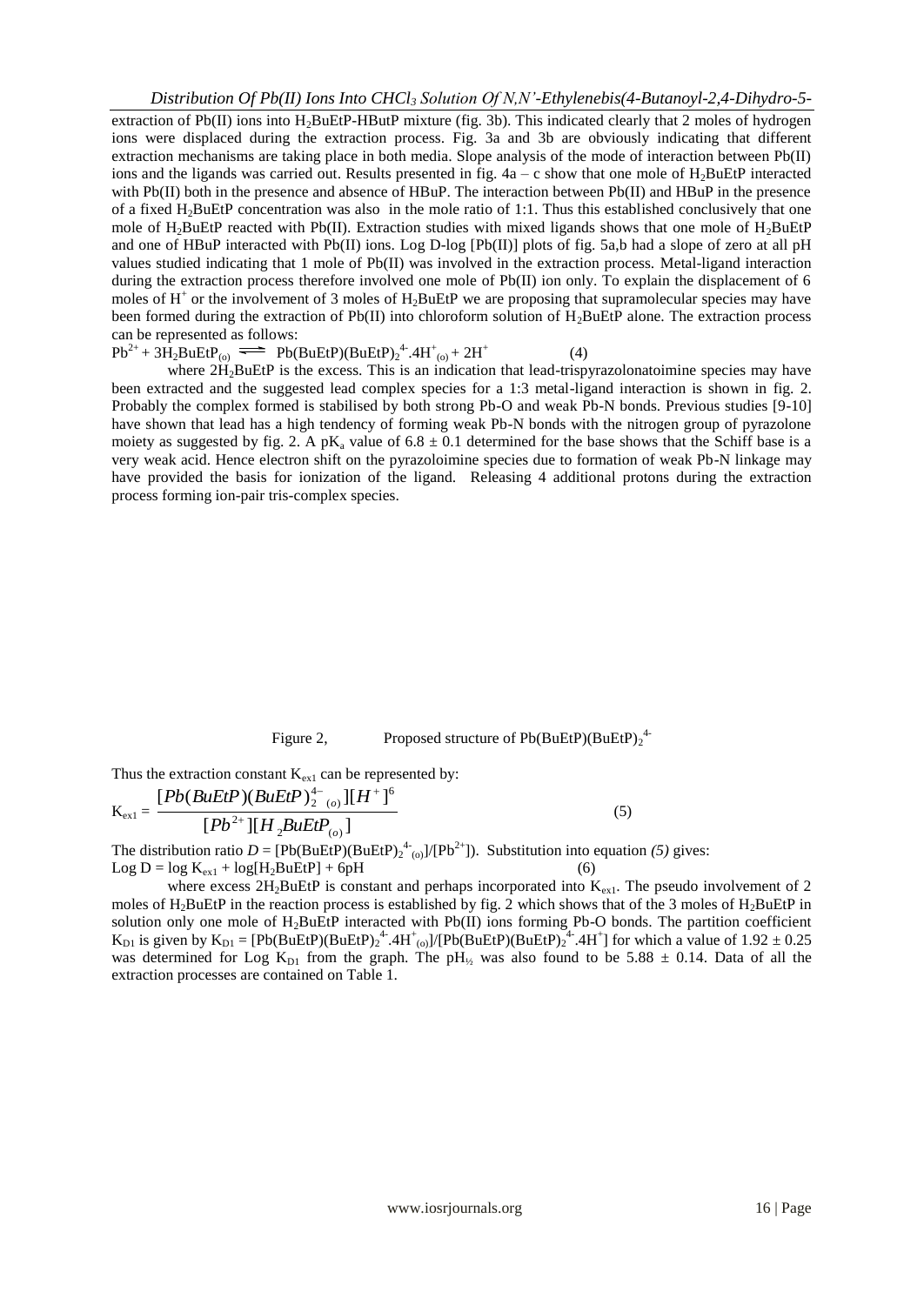

Figure 3: Plot of extraction of Pb(II) from buffer solutions into (a) chloroform solution of 0.05 M H<sub>2</sub>BuEtP and (b) chloroform solution of 0.05 M H2BuEtP-0.05 M HBuP in the 9:1 ratio by volume



Figure 4: Log D-log [Ligand] plot of extraction of 50 mg/L of Pb(II) from buffer solutions into chloroform solutions of ligand: (a)  $[H_2BuEtP]$  was varied in the absence of  $[HBuP]$  (b)  $[H_2BuEtP]$  was varied,  $[HBuP]$ was kept constant (5 x 10<sup>-3</sup> M) (c) [HBuP] was varied, [H<sub>2</sub>BuEtP] was kept constant (2.5 x 10<sup>-2</sup> M)

www.iosrjournals.org 17 | Page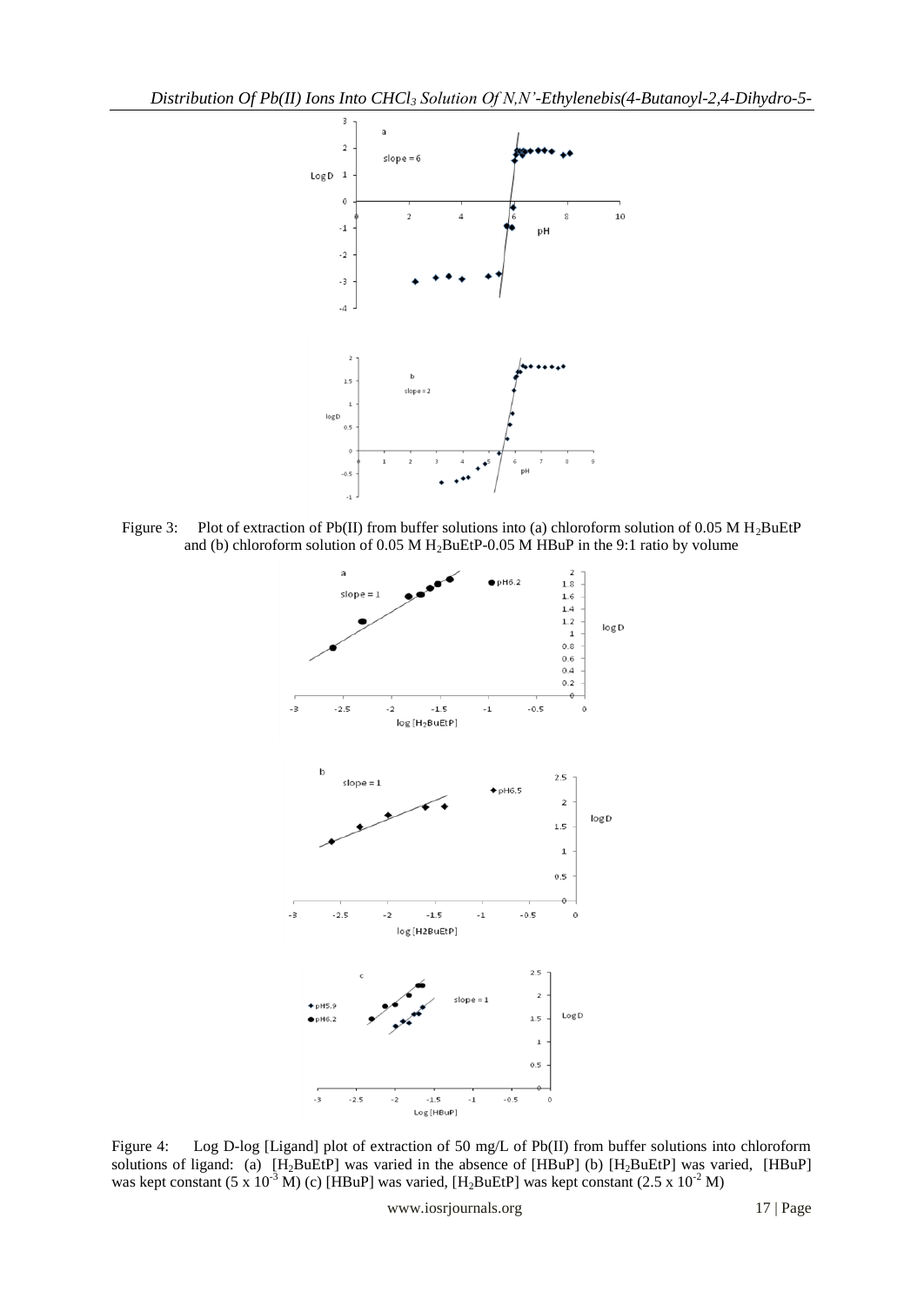

Figure 5: Log D-log [Pb(II)] plot of extraction of Pb(II) from buffer solutions into chloroform solutions of ligand (a) 0.05 M H2BuEtP (b) (b) 0.05 M H2BuEtP-0.05 M HBuP in the 9:1 ratio by volume

Table 1: Extraction data of the influence of pH of aqueous phase on the extraction of 50 mg/L of Pb(II) into chloroform solutions of 0.05 M H<sub>2</sub>BuEtP and mixture of 0.05 M H<sub>2</sub>BuEtP-0.05 M HBuP (9:1) ratio at room temprature of 30 °C

|                                                             | $Log K_{ex}$        | $pH\frac{1}{2}$   | $Log K_D$        | Species extracted    |
|-------------------------------------------------------------|---------------------|-------------------|------------------|----------------------|
| $0.05$ M $H_2$ BuEtP                                        | $-32.90 \pm 1$      | 5.88              | $1.92 \pm$       | $Pb(BuEtP)(BuEtP)24$ |
|                                                             | 0.07                |                   | 0.25             | $.4H+$               |
|                                                             |                     | 0.14              |                  |                      |
| $0.05$ M H <sub>2</sub> BuEtP-0.05 M<br>$HBuP(9:1)$ mixture | $-9.79 \pm$<br>0.10 | $5.51\pm$<br>0.13 | $1.82 +$<br>0.22 | Pb(HBuEtP)(BuP)      |

# **3.2 Influence of addition of HBuP on the distribution of Pb(II)**

Plots of the interaction between Pb(II) and H<sub>2</sub>BuEtP in the presence of HBuP at pH 6.5 is presented in fig. 3b. The plot shows that one mole of  $H_2$ BuEtP reacted with Pb(II) in the presence of a fixed concentration of HBuP. Fig. 4c shows that one mole of HBuP interacted with one mole of Pb(II) in the presence of a fixed concentration of H<sub>2</sub>BuEtP. One mole of Pb(II) reacted with H<sub>2</sub>BuEtP in the presence and absence of fixed HBuP concentration ( Fig. 5). A combination of the results of figures 3b, 4 and 5 suggests that the interaction between Pb(II) and  $H_2$ BuEtP in the presence of HBuP resulted in the displacement of a total of 2 moles of  $H^+$  ions. This can be represented by,

 $Pb^{2+} + H_2BuEtP_{(0)} + HBuP_{(0)} \implies Pb(HBuEtP).BuP_{(0)} + 2H^+$ (7)

Analysis of data is showing that extraction involving a mixture of the ligands probably gave a protonated mixed ligand lead(II) complex species. The suggested lead complex species is shown in Fig. 6 having Pb-N bonds [9-10].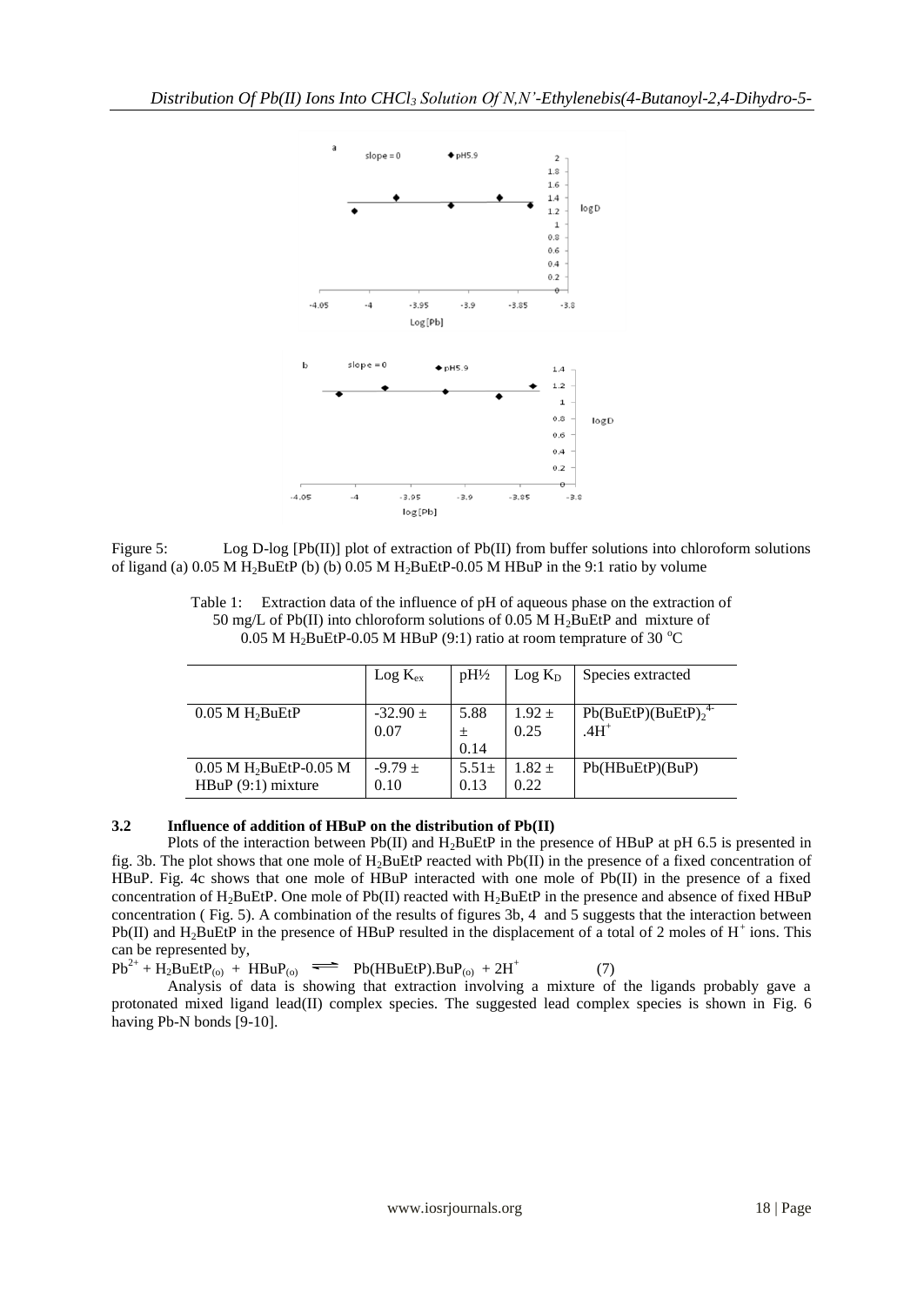### Figure 6: Proposed structure of Pb(HBuEtP).BuP

Results also show that addition of HBuP into the organic phase did not offer any remarkable advantage in the extraction of Pb(II). This is reflected in the decreased value of the partition coefficient  $K_{D2}$  =  $[Pb(HBuEtP) . BuP_{(0)}]/[Pb(HBuEtP) . BuP]$  which recorded a value of  $1.82 \pm 0.22$  (log K<sub>D2</sub>,  $1.82 \pm 0.22 <$  log K<sub>D1</sub>, 1.92  $\pm$  0.25) and a pH<sub>1/2</sub> value of 5.51  $\pm$  0.13 that is not statistically different from 5.88  $\pm$  0.14. An increase in extraction constant  $K_{ex2}$  (log  $K_{ex2}$ , -9.67  $\pm$  0.10 > log  $K_{ex1}$ , -32.90  $\pm$  0.07) (Table 1) was however observed. The extraction constant  $K_{ex2}$  is given by:

$$
K_{ex2} = \frac{[Pb(HBuEtP).BuP_{(o)}][H^+]^2}{[Pb^{2+}][H_2BuEtP_{(o)}]}
$$
(8)

where [HBuP] is constant and incorporated in  $K_{ex2}$ . The distribution ratio  $D_2$  =  $[Pb(HBuEtP).BuP<sub>(o)</sub>]/[Pb<sup>2+</sup>]$ , on substitution into equation *(8)* gives:  $Log D_2 = log K_{ex2} + log[H_2BuEtP] + 2pH$  (9)

This agrees with the observed extraction behaviours obtained through graphical analysis.

### **3.3 Influence of mineral acids, anions and auxiliary complexing agents on the distribution of Pb(II)**

Appreciable extraction into organic solutions of H2BuEtP and a mixture with HBuP was observed for sulphuric acid solutions. For which extraction close to 90 % was obtained. However other results presented on Fig. 7 as plots of % extraction of Pb(II) ions from molar concentrations of mineral acids show that extraction is poor for acid concentrations  $> 0.1$  M. Apart from sulphuric acid the study shows that extraction of Pb(II) is remarkably masked by both strong acids and weak acids such as acetic acid.



Figure 7: Plot of % extraction of 50 mg/L of Pb(II) from mineral acid solutions into (a) 0.05 M H<sub>2</sub>BuEtP solution (b)  $0.05$  M H<sub>2</sub>BuEtP-0.05 M HBuP (9:1) solution

www.iosrjournals.org 19 | Page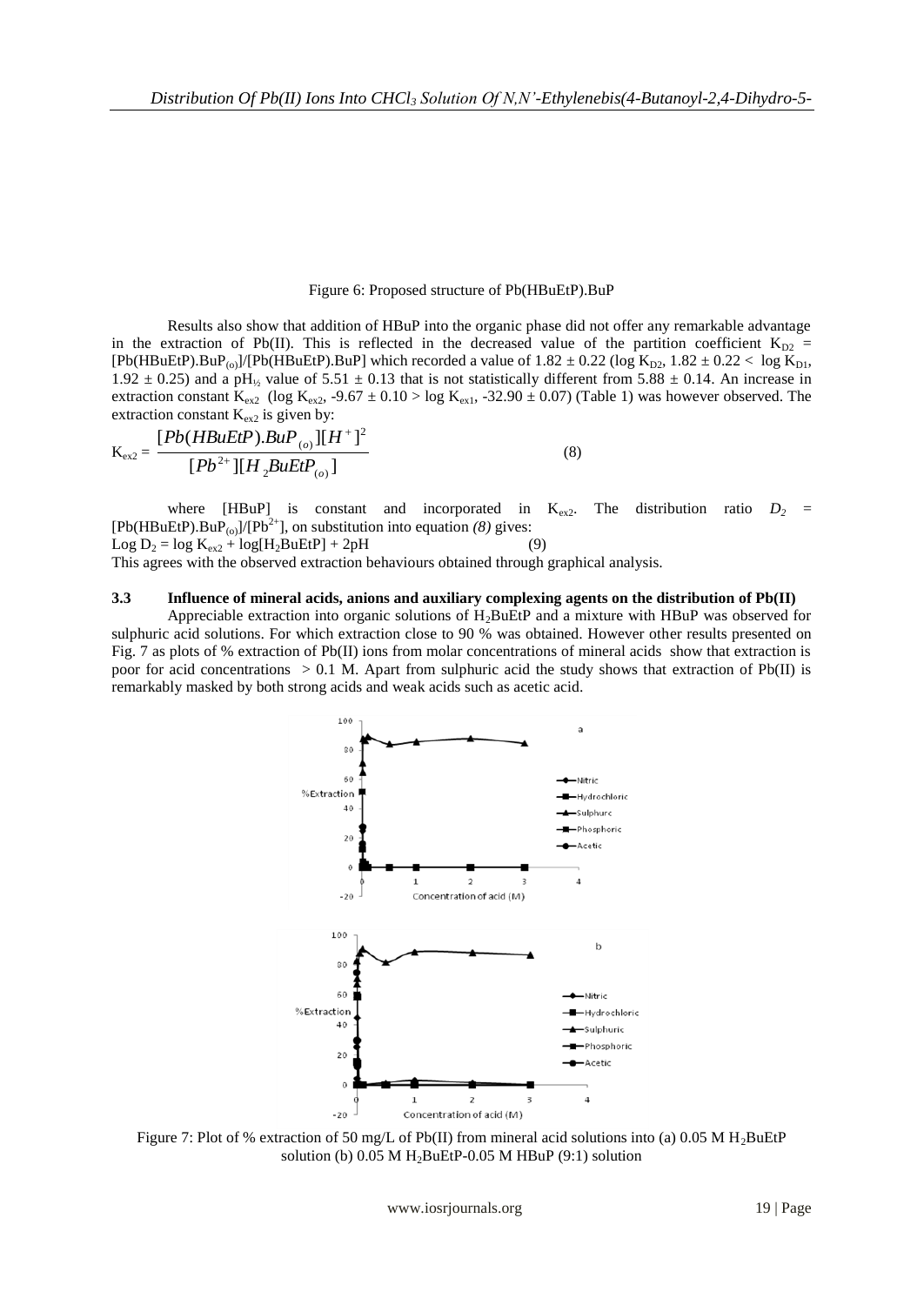The effect of anions on the distribution pattern of Pb(II) presented on Fig. 8 shows that extraction of Pb(II) is masked in chloride ion concentration  $> 0.1$  M. Extraction is however remarkable for phosphate ion solution where 95  $\pm$  5 % was recorded between phosphate ion concentrations of 0.1 and 0.5 M (Fig. 8a). When a mixture of H2BuEtP and HBuP was used the extraction from acetate and nitrate ion solutions increased from 32 to 99 % and 30 to 97 % respectively at 0.5 M concentration of the two ions. Within experimental error the % extraction from phosphate ion solution could be said to be constant at close to 95 %. Fig. 8b shows that extraction was more remarkable using a mixture of the ligands rather than H<sub>2</sub>BuEtP alone because the following increases in % extraction were observed:  $\Gamma$  (10 % to 52%), Cl<sup>-</sup> (1 % to 70 %), SO<sub>4</sub><sup>2</sup> (58 % to 88%) at 0.5 M concentration of ion.



Figure 8: Plot of % extraction of 50 mg/L of Pb(II) from solutions of anions into (a) 0.05 M H2BuEtP solution (b)  $0.05$  M H<sub>2</sub>BuEtP-0.05 M HBuP (9:1) solution

The influence of auxiliary complexing agents on the extraction of Pb(II) is presented on Fig. 9. Extraction of Pb(II) from EDTA solution into both solutions of Schiff base and its mixture with HBuP is completely masked giving a < 0.1 % extraction. The extraction from oxalate ion solutions decreased drastically from 95 % to 20 % when the concentration increased above 0.1 M. Figure 8b shows however that the extraction increased remarkably when organic solution of mixture of the ligands was used for the following ions: F (10 % to 65 %), tartrate (5 % to 95 %), Br (55 % to 95 %), SCN (30 % to 95 %) at 0.1 M solution of the ions.